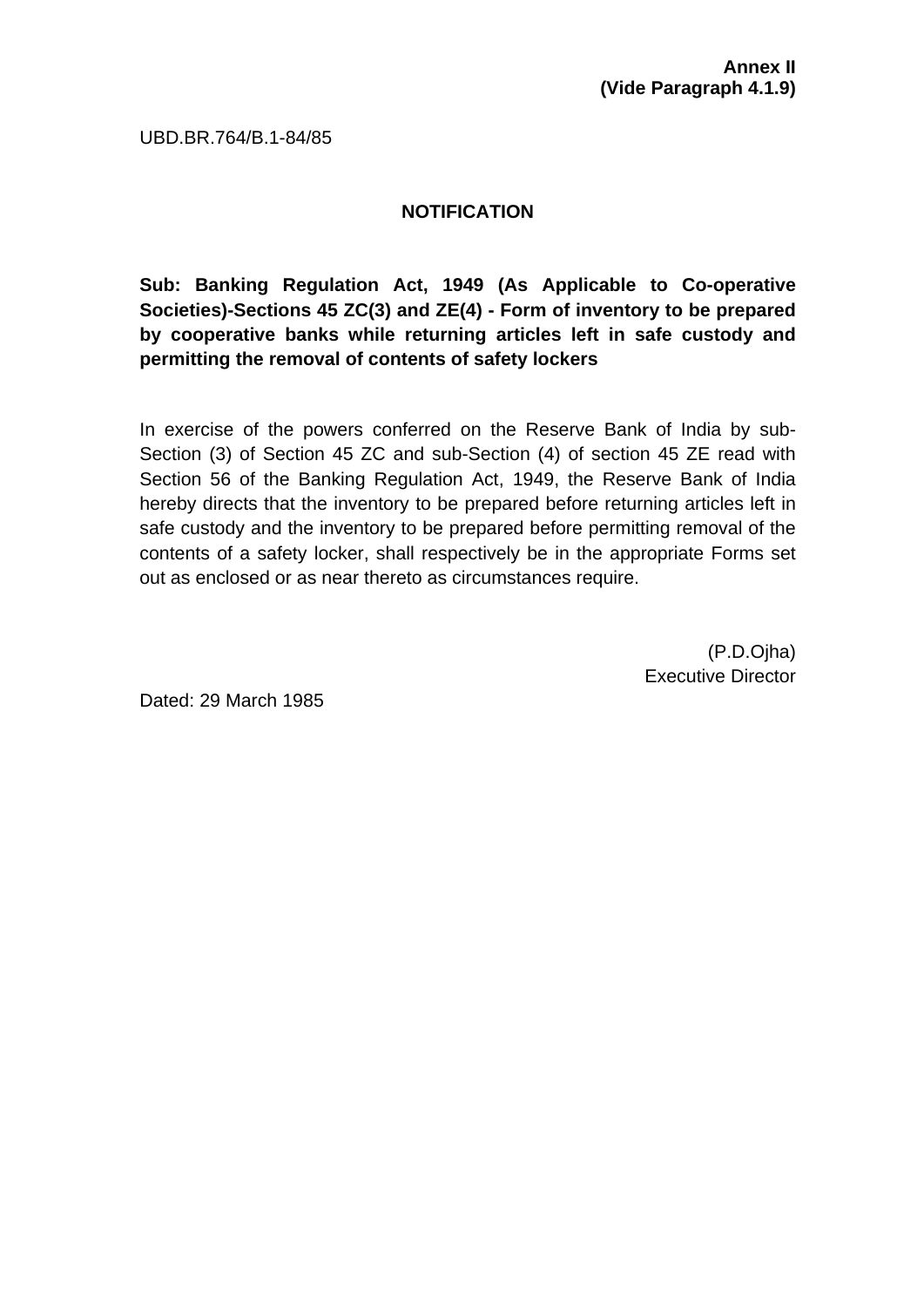## **Form of Inventory of articles left in safe custody with banking company (Section 45ZC (3) of the Banking Regulation Act, 1949(AACS))**

|              |   | The following inventory of articles left in safe custody with<br><u> 2000 - Jan James James James James James James James James James James James James James James James James J</u> |  |      |                                        |   | branch, by Shri/Smt.    |
|--------------|---|---------------------------------------------------------------------------------------------------------------------------------------------------------------------------------------|--|------|----------------------------------------|---|-------------------------|
|              |   | (deceased) under an agreement/receipt dated                                                                                                                                           |  |      |                                        |   |                         |
|              |   | ______ was taken on this, _____________ day of ____________ 20                                                                                                                        |  |      |                                        |   |                         |
|              |   |                                                                                                                                                                                       |  |      |                                        |   |                         |
| Sr. No.      |   | Description of Articles Other Identifying Particulars, if<br>in Safety Locker                                                                                                         |  | lany |                                        |   |                         |
|              |   |                                                                                                                                                                                       |  |      |                                        |   |                         |
|              |   |                                                                                                                                                                                       |  |      |                                        |   |                         |
|              |   | The above inventory was taken in the presence of:<br>1.Shri/Smt.______________(Nominee) OR<br>(Appointed on behalf of minor Nominee)                                                  |  |      |                                        |   |                         |
| Address      |   |                                                                                                                                                                                       |  |      |                                        |   |                         |
|              |   |                                                                                                                                                                                       |  |      |                                        |   |                         |
|              |   |                                                                                                                                                                                       |  |      |                                        |   |                         |
|              |   |                                                                                                                                                                                       |  |      |                                        |   |                         |
|              |   | 2. Witness(es) with name/s, address/es and signature/s                                                                                                                                |  |      |                                        |   |                         |
|              |   |                                                                                                                                                                                       |  |      |                                        |   |                         |
| I. Shri/Smt. |   | behalf of minor Nominee) hereby acknowledge receipt of the articles comprised<br>and set out in the above inventory together with a copy of the said inventory.                       |  |      |                                        |   | (Nominee / appointed on |
|              |   |                                                                                                                                                                                       |  |      |                                        |   |                         |
|              |   |                                                                                                                                                                                       |  |      | (Appointed on behalf of minor Nominee) |   |                         |
|              |   | Signature _________________________                                                                                                                                                   |  |      |                                        |   |                         |
|              |   |                                                                                                                                                                                       |  |      |                                        |   |                         |
| Date         | & | Place_                                                                                                                                                                                |  |      | Date                                   | & | Place                   |

\_\_\_\_\_\_\_\_\_\_\_\_\_\_\_\_\_\_\_\_\_\_\_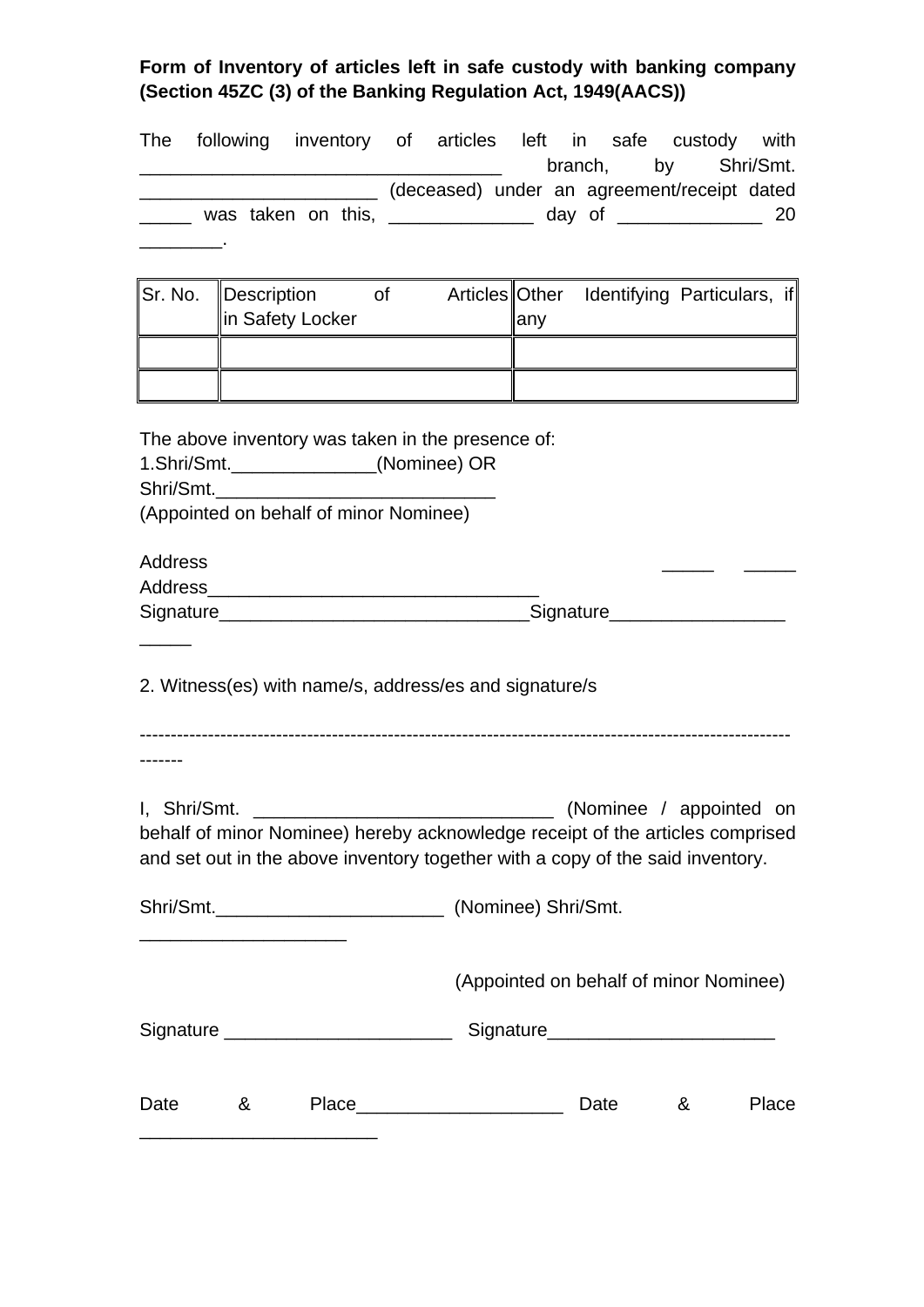| Form          | Οf                            | Inventory    | Οt   | <b>Contents</b>                                                          | <b>of</b> |
|---------------|-------------------------------|--------------|------|--------------------------------------------------------------------------|-----------|
| <b>Safety</b> | Locker                        | <b>Hired</b> | from | Co-operative                                                             | bank      |
|               |                               |              |      | (Section 45 ZE (4) of the Banking Regulation Act, 1949( As Applicable to |           |
|               | <b>Cooperative Societies)</b> |              |      |                                                                          |           |
|               |                               |              |      |                                                                          |           |

| The following inventory of contents of Safety Locker No. _________ | located     |  |
|--------------------------------------------------------------------|-------------|--|
| in the Safe                                                        |             |  |
|                                                                    | Branch at   |  |
|                                                                    |             |  |
|                                                                    | deceased in |  |
| his/her sole name.                                                 |             |  |
| * hired by Shri/Smt.(i)                                            | (deceased)  |  |
| (II)                                                               | Jointly     |  |

(iii)

| was taken on this   | day of              | 20          |
|---------------------|---------------------|-------------|
| Sr. No. Description | of Other            | Identifying |
| <b>Articles</b>     | Particulars, if any |             |
| in Safety Locker    |                     |             |
|                     |                     |             |
|                     |                     |             |

For the purpose of inventory, access to the locker was given to the nominee/and the surviving hirers,

who produced the key to the locker.

by breaking open the locker under his/her/their instructions.

The above inventory was taken in the presence of:

|        |                                                                                                                       | (Nominee) _______________________<br>(Signature) |
|--------|-----------------------------------------------------------------------------------------------------------------------|--------------------------------------------------|
|        | or                                                                                                                    |                                                  |
|        |                                                                                                                       | Address                                          |
|        | and                                                                                                                   | (Signature)                                      |
|        | <u> 1989 - Johann John Stone, markin biskup fan de ferstjer fan de ferstjer fan de ferstjer fan de ferstjer fan d</u> |                                                  |
|        |                                                                                                                       | (Signature)                                      |
| οf     |                                                                                                                       | Survivors                                        |
|        |                                                                                                                       | (Signature) joint                                |
| hirers |                                                                                                                       |                                                  |

2. Witness(es) with name, address(es) and signature/s: